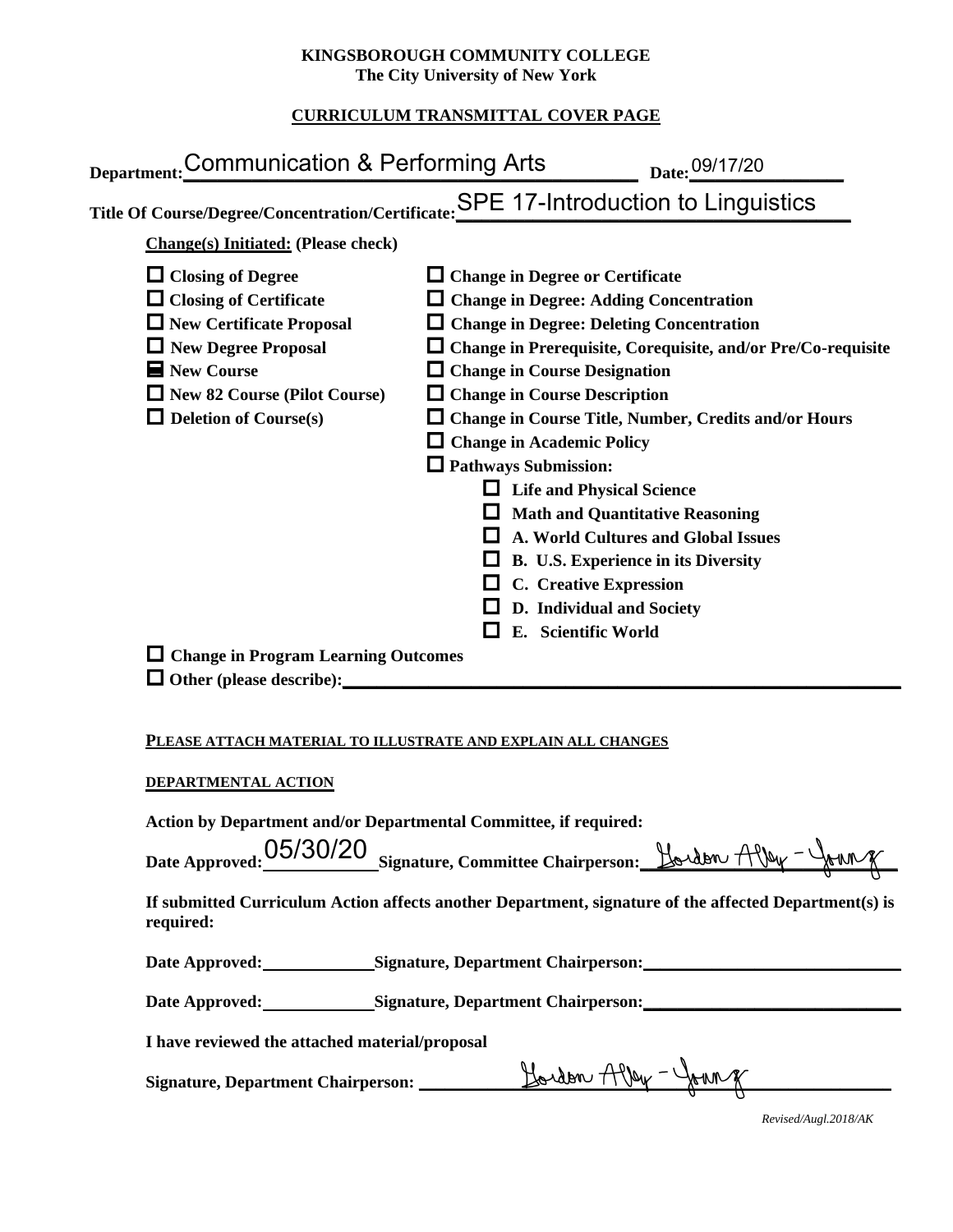Kingsborough Community College

The City University of New York

### **New Course Proposal Form**

1. Department, Course Number, and Title (Speak with Academic Scheduling for assignment of a new course number):

**Department: Communications and Performing Arts Course Number: SPE 1700 Course Title: Introduction to Linguistics** 

- 2. Does this course meet a General Education/CUNY Common Core Pathways Category? **\*Note: 82XX (Pilot) courses CANNOT be considered for Pathways**
	- □ Life and Physical Science
	- **□** Math and Quantitative Reasoning
	- oA. World Cultures and Global Issues
	- $\Box$  B. U.S. Experience in its Diversity
	- $\Box$  C. Creative Expression
	- D. Individual and Society
	- oE. Scientific World

If **YES**, complete and submit with this proposal a CUNY Common Core Pathways Submission Form.

#### **This course do NOT meet General Education/CUNY Pathways**

3. Describe how this course transfers (required for A.S. Degree course). If A.A.S. Degree course and does not transfer, justify role of course, e.g. describe other learning objectives met.

*Introduction to Linguistics* **is a commonly taught course among institutions both nationally and worldwide. Within CUNY, it is offered at Brooklyn College, Queens College, Lehman College, Hostos College, Hunter College, York College as well as BMCC and LaGuardia Community Colleges.**

**This course is being proposed at Kingsborough in order to align with Brooklyn College's B.A. degree program in speech-language pathology, audiology, speech and hearing science which has changed its degree requirements to include a required course in** *Introduction to Linguistics* **(4 credits). The Kingsborough A.S. degree in Speech Communication: Speech Pathology is a jointly registered program with Brooklyn College and hence the transferability of this course is secure as it is a required part of the curriculum.**

**Brooklyn College's Program in Linguistics has also expressed interest in accepting this course as an equivalency to their course, LING 2001: Introduction to Linguistics (4 credits). Their LING 2001 is a required course for their Linguistics major and minor. This course is also typically a required course in linguistics programs and TESOL (Teaching English to Speakers of Other Languages) programs throughout the country.**

4. College Catalog description of course:

**Introduction to the scientific study of language, including the analysis of word, sentence, and sound structure. This survey course presents some of the major areas of the formal study of**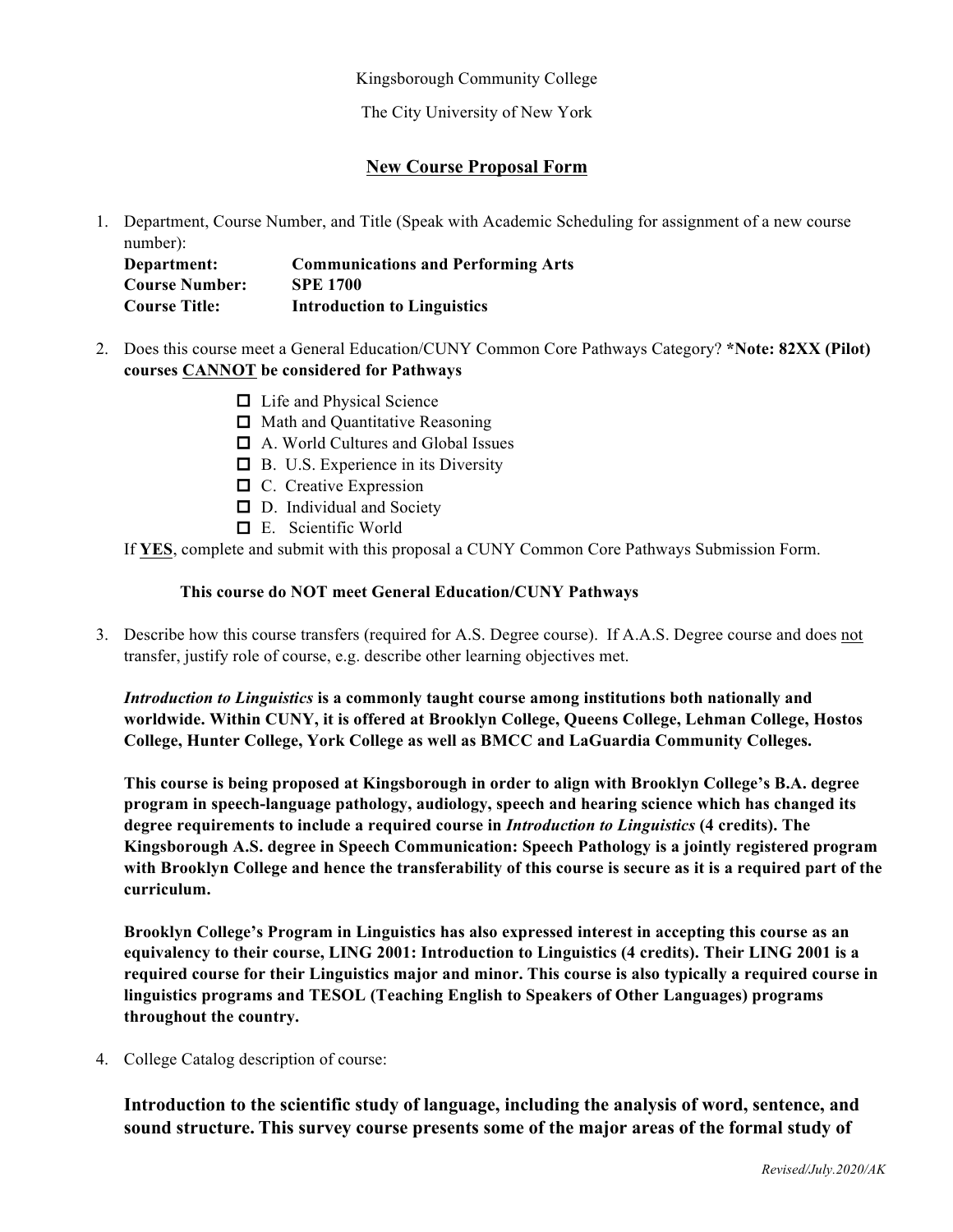**linguistics, including morphology, phonetics, phonology, syntax and semantics. In addition, this course introduces the applied fields of language acquisition and sociolinguistics**

5. Credits and Hours Based on *College Credits Assigned for Instructional Hours* - **\*Hours are hours per week in a typical 12-week semester** (Please check **ONE** appropriate box below based on credits) :

| 1-credit:    | $\Box$ 1 hour lecture<br>$\square$ 2 hours lab/field/gym                                                                                                                                                |
|--------------|---------------------------------------------------------------------------------------------------------------------------------------------------------------------------------------------------------|
| 2-credits:   | $\Box$ 2 hours lecture<br>$\Box$ 1 hour lecture, 2 hours lab/field<br>$\Box$ 4 hours lab/field                                                                                                          |
| 3-credits:   | $\square$ 3 hours lecture<br>$\square$ 2 hours lecture, 2 hours lab/field<br>$\Box$ 1 hour lecture, 4 hours lab/field<br>$\square$ 6 hours lab/field                                                    |
| 4-credits:   | $\checkmark$ 4 hours lecture<br>$\square$ 3 hours lecture, 2 hours lab/field<br>$\square$ 2 hours lecture, 4 hours lab/field<br>$\Box$ 1 hour lecture, 6 hours lab/field<br>$\square$ 8 hours lab/field |
|              | More than 4-credits: $\Box$ Number of credits: (explain mix lecture/lab below)                                                                                                                          |
| Explanation: | Lecture<br>Lab                                                                                                                                                                                          |
| 6.           | Number of Equated Credits in Item #5<br>(For Developmental Courses ONLY)<br>N/A                                                                                                                         |

- 7. Course Prerequisites, Corequisites, and Selected Populations (If NONE, please indicate "NONE" for each):
	- A. Prerequisite(s): **NONE**
	- B. Corequisite(s): **NONE**
	- C. Pre-/Co-requisite(s): **NONE**
	- D. Open ONLY to selected Students (specify population): **N/A**
- 8. Brief rationale to justify proposed course, include:
	- A. Enrollment Summary if previously offered as an 82XX-Pilot Course (include Complete 4-digit 82 course number): **N/A**
	- B. Projected Enrollment: **50 students per year**
	- C. Suggested Class Limits: **25 students per class**
	- D. Frequency course is likely to be offered: **twice a year**
	- E. Role of course in Department's Curriculum and College's Mission:

## **Role in Department's Curriculum**

**Introduction to Linguistics fits well into our department's curriculum in a number of ways:**

**1. Our A.S. in Speech Communication has a Speech Pathology Concentration, which**  *Introduction to Linguistics* **would strengthen. Specifically, we have three existing courses (Phonetics, Voice and Articulation, Language Development) that would be complimented by content in** *Introduction to Linguistics***. In this survey course, students will be introduced to**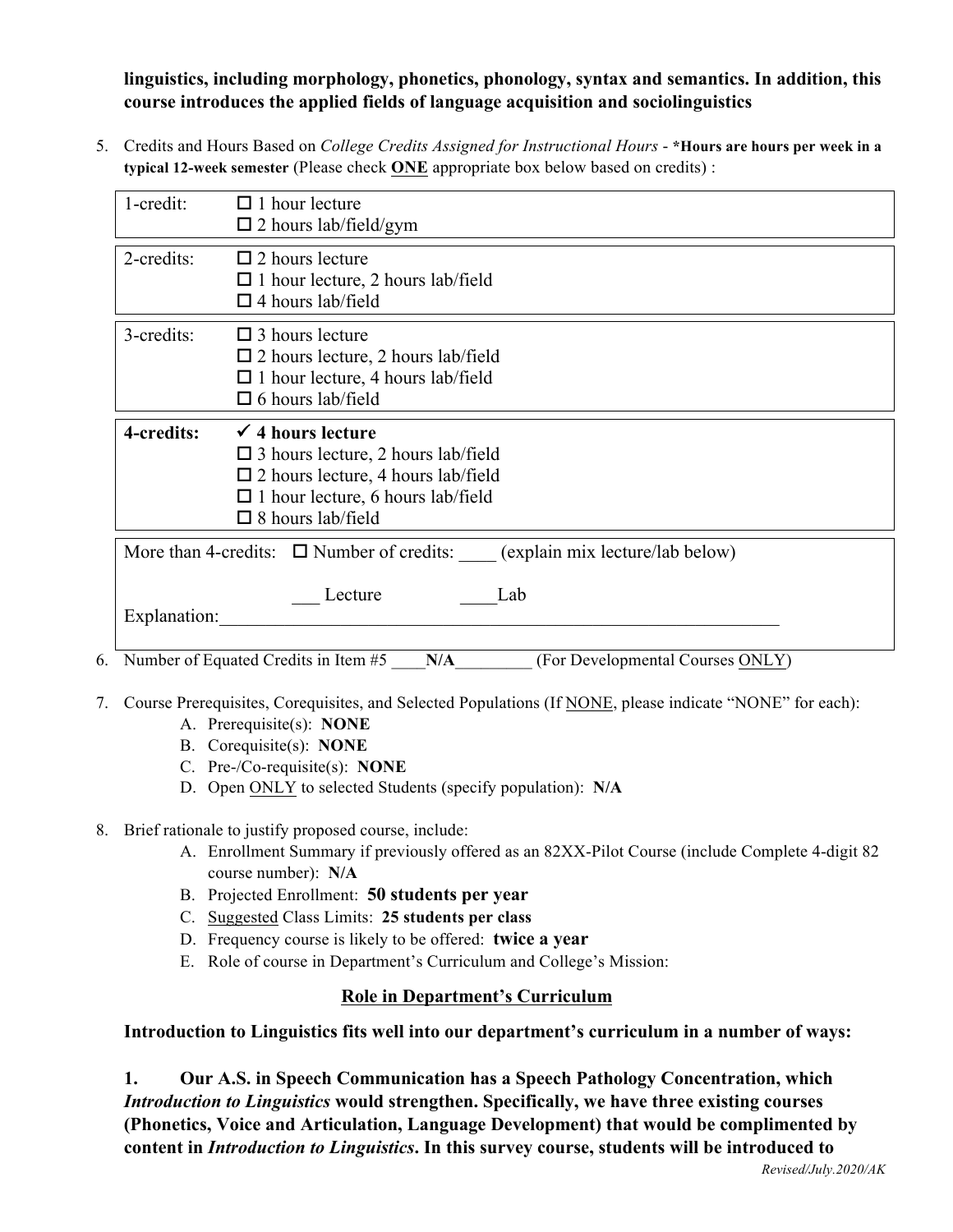**Phonetics, the International Phonetic Alphabet (IPA), the study of Language Development/Acquisition and linguistic diversity, all of which are topics that they can study in more detail in these subsequent courses. If they choose to take these courses, the problemsolving background they receive in** *Introduction to Linguistics* **will help prepare them for these courses going forward.**

**2.** *Introduction to Linguistics* **will also fill a gap in the curriculum as recommended by an external program reviewer (2016) in regards to different areas of the study of language, covering phonology (the organization of sounds in the mind), morphology (word formation), syntax (word order), and semantics (meaning). In addition, students will be introduced to issues regarding social and regional dialect variation (sociolinguistics) in much more detail than time permits in other Speech Communication courses.** *Introduction to Linguistics* **is not limited to students interested in Speech Pathology. It is also a gateway to linguistics programs and TESOL (Teachers of Speakers of other Languages) programs offered in the CUNY system (e.g. Queens College) and beyond. Moreover, the following quote from the Linguistics Program at Brooklyn College webpage discusses the many potential career directions for linguistics students: http://depthome.brooklyn.cuny.edu/linguistics/webdev/linguistics-why.html**

**"***Linguistics graduates have built careers in foreign service, international business, translation and interpreting, lexicography, teaching English as a Second Language in the US and abroad, information technology, technical writing and publishing. Students who augment their linguistics training with computer science classes are highly valued by companies that develop natural-language processing tools for speech recognition, speech synthesis, automatic translation and information retrieval.***"**

**"***Linguistics students are also well equipped for further training in many fields, including some already mentioned: Anthropology, International Affairs, Law, Journalism, Communication, Speech, Language and Hearing Science, Computer Science, Education, foreign languages, Philosophy and Psychology. And of course, linguistics majors often pursue graduate study in linguistics and closely related areas, including psycholinguistics, sociolinguistics, computational linguistics, neurolinguistics and speech pathology***."**

**Given the value of linguistic training (analytical skills, problem-solving skills, pattern recognition) for many fields, the course should attract not only Speech Communication majors but also students interested in other related areas such as Anthropology, Computer Science, Education, Foreign Languages, Liberal Arts, Philosophy and Psychology, as well as students who are just generally interested in language.**

**3. This course lends itself well to both hybrid and fully online formats, potentially adding to our online offerings.**

# **Role in College's Mission**

**1. The course will provide a superior education by increasing the diversity of course offerings for our linguistically diverse student body, including a large number of non-native speakers of English.**

**2. It will facilitate transfer of credits in that** *Introduction to Linguistics* **courses are offered at a number of CUNY colleges and community colleges (including BMCC, Hostos, Hunter, LaGuardia, Lehman, Queens College and York). Adding it at KCC will thus improve our general education options. Since the equivalent of our proposed** *Introduction to Linguistics* **course is a common, required course (or elective) in a large number of departments/programs**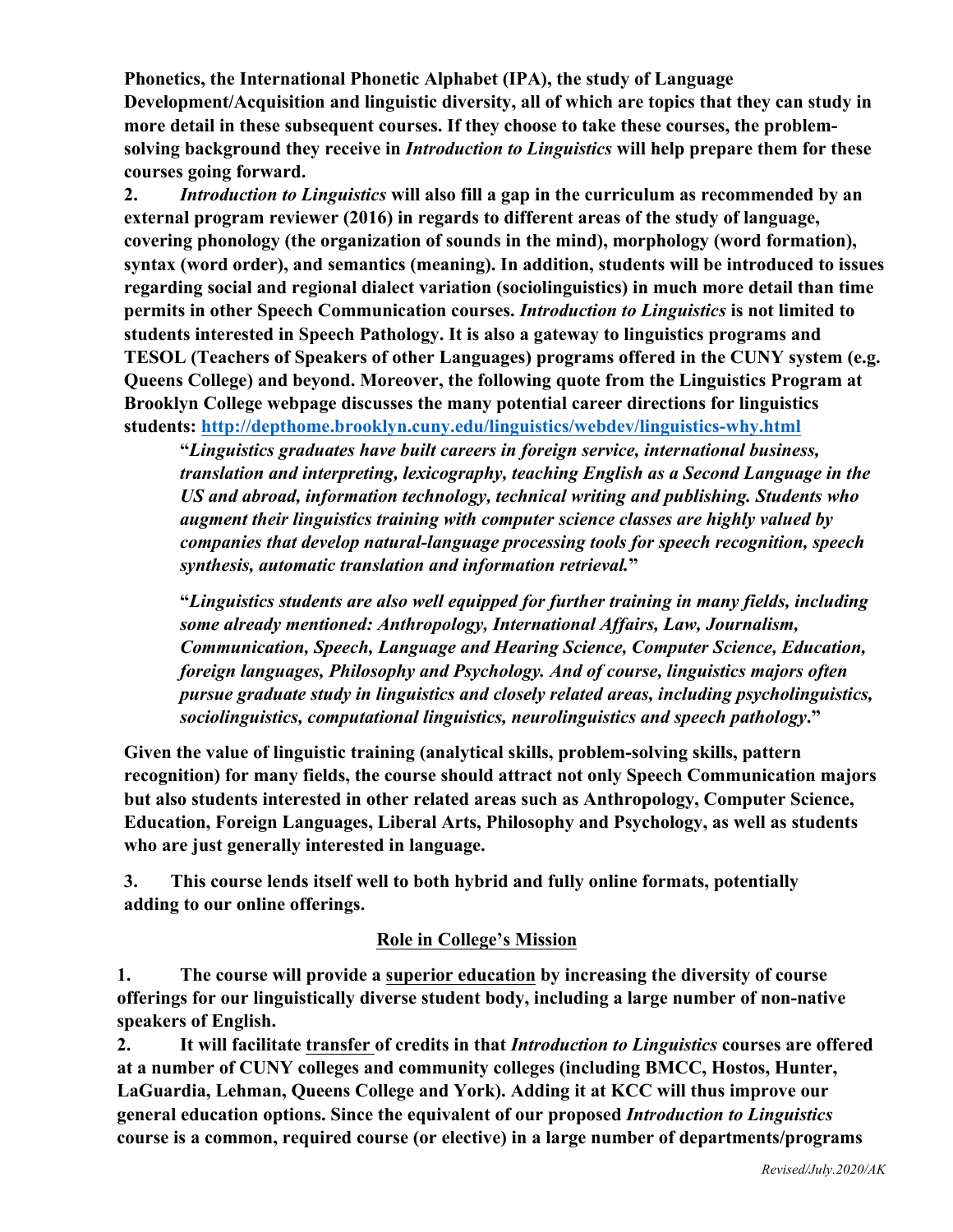**(including Cognitive Science, Linguistics, Speech Pathology, TESOL, etc.). As a result, the transfer potential is excellent.** 

**3. The development of critical thinking skills is an inherent part of linguistic study. Students will analyze language data from English as well as unfamiliar languages, discovering underlying patterns in the data (morphological, phonological and syntactic analysis), training in analytical skills, and applied problem-solving skills.**

**4. Oral competence skills will be increased through the study of the International Phonetic Alphabet, including articulation. It serves to support students' oral communication skills and awareness as well as critical writing skills. In addition, important differences between spoken and written language will be discussed, raising language awareness. Quantitative skills training is also involved in linguistic analysis of language data. Students will analyze language data from English as well as unfamiliar languages, discovering underlying patterns in the data (morphological, phonological and syntactic analysis).** 

**5. Global Awareness and respect for diversity, another tenet of our college's mission, is supported through discussions of Regional and Social Varieties (dialects) of English. It exposes students to the diversity of language through a linguistics lens and promotes understanding of and respect for this linguistic diversity, reducing accent stigma and empowering foreignaccented students as well as speakers of different English dialects.** 

9. List course(s), if any, to be withdrawn when course is adopted (Note: this is NOT the same as deleting a course):

## **No courses are to be withdrawn when this course is adopted.**

10. If course is an internship, independent Study, or the like, provide an explanation as to how the student will earn the credits awarded. The credits awarded should be consistent with the student efforts required in a traditional classroom setting.

#### **N/A**

11. Proposed textbook(s) and/or other required instructional materials(s):

## **Yule, George. 2017.** *The Study of Language.* **(6th Ed.). New York: Cambridge University Press. ISBN 978-1-316-60675-9**

12. Is the course REQUIRED for a Major, Concentration, or Certificate?

If **YES**, – Submit a separate Curriculum Transmittal Cover Page indicating a "Change in Degree or Certificate" as well as a Proposal that MUST include a rationale for inclusion of the course within the curriculum and the following additional information:

- A. "Current" Degree with all proposed deletions (strikeouts) and additions (bolded) clearly indicated.
- B. "Proposed" Degree, which displays the degree as it will appear in the *College Catalog*

For a copy of the most up-to-date degree/certificate requirements contact Amanda Kalin, ext. 4611, Amanda.Kalin@kbcc.cuny.edu

The Following NYSED Guidelines must be adhered to for **ALL** Degree Programs:

45 credits of Liberal Arts Course work for an Associate of Arts Degree (A.A.)

30 credits of Liberal Arts Course work for an Associate of Science Degree (A.S.)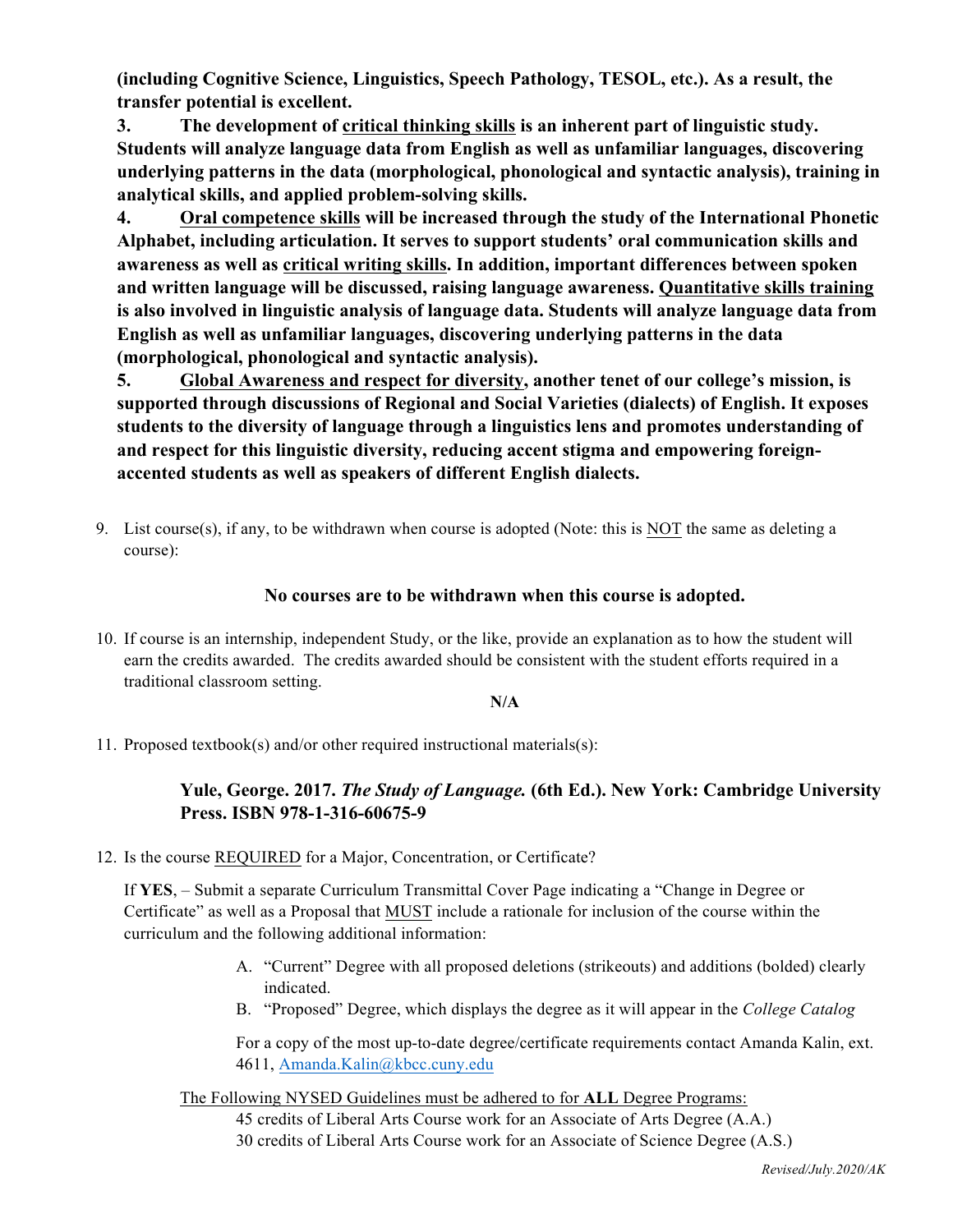### **This course will be required under the A.S. in Speech Communication under the Speech Pathology Concentration. Degree Changes accompany this proposal.**

- 13. Explain what students will know and be able to do upon completion of course:
	- **A. Expand their awareness, knowledge, and understanding of language as an independent area of investigation.**
	- **B. Learn about the complex systems and structures of sounds, words, and sentences.**
	- **C. Understand the difference between natural language systems and writing conventions.**
	- **D. Appreciate human language as an orderly, rule-governed natural system.**
	- **E. Recognize and analyze underlying patterns in unfamiliar language data.**
	- **F. Apply the International Phonetic Alphabet to describe speech sounds of human languages.**
	- **G. Identify and analyze phonological, morphological, syntactic, and semantic features of language.**
	- **H. Become aware of theories and research in language acquisition and linguistic variation, and gain respect for linguistic variation.**
	- **I. Generate an interdisciplinary understanding of the nature of linguistics as it combines with other fields in cognitive science, including psychology, sociology and computer science**
- 14. Methods of Teaching e.g. lectures, laboratories, and other assignments for students, including any of the following: demonstrations, group work, website or email interactions and/or assignments, practice in application skills, etc.:

#### **A. Lectures on:**

- **1. The Origins of Language**
- **2. Animals and Human Language**
- **3. Phonetics (Focusing on Articulatory Phonetics)**
- **4. The International Phonetic Alphabet (IPA) and Transcription**
- **5. Phonology & Phonological Analysis**
- **6. Morphology: Word Formation**
- **7. Morphological Analysis**
- **8. Syntax: Grammar**
- **9. Syntactic Analysis**
- **10. Semantics**
- **11. First Language Acquisition**
- **12. Second Language Acquisition**
- **13. Sociolinguistics: Regional Variation**
- **14. Sociolinguistics: Social Variation**
- **15. Sociolinguistics: Language Attitudes**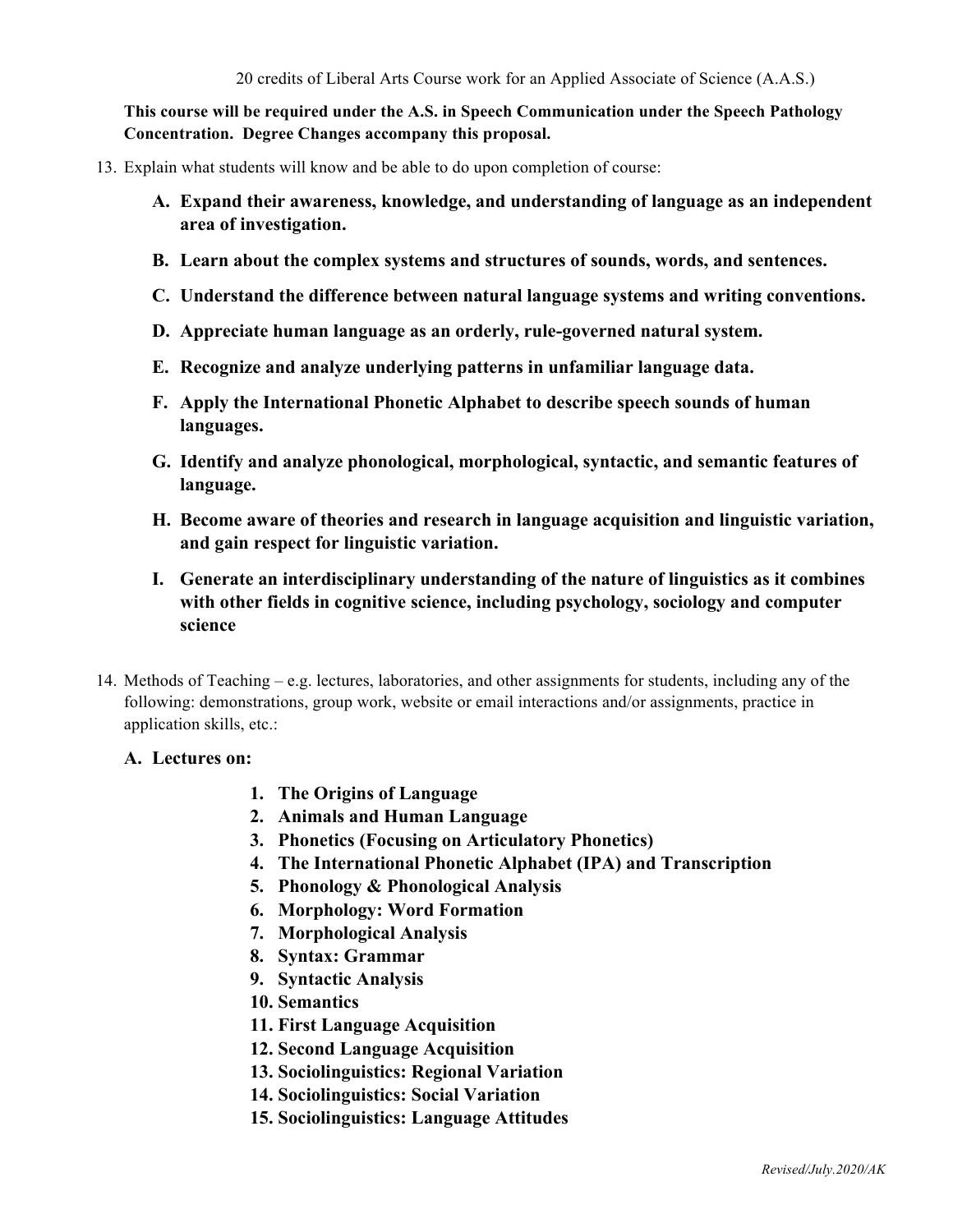**Lectures will often be supplemented by short (8-10 min) videos from "The Ling Space" http://www.thelingspace.com/ a website providing very informative content on a variety of linguistic topics covered in Intro to Linguistics. These will be shown in class followed by class discussions/Q&A sessions on the content. These videos are freely available for students to access online outside of class for review.**

**B. Group work, including:**

**1. Large group and small group discussions on Sociolinguistic topics (Including on Variation and Language Attitudes).**

**2. Pair and group work will regularly occur when introducing and practicing linguistic analysis skills in class.**

**C. Demonstrations, including:**

 **1. The professor demonstrates how to perform linguistic analysis (IPA transcription, phonological analysis, syllable trees, morphological analysis, syntactic tree diagram drawing, etc.) in preparation for student in-class practice, homework assignments and exams. Example problems are worked out together in class.** 

**2. Students will be asked to come to the board to demonstrate how they solved problems during in-class skills practice.**

15. Assignments to students:

**A. Weekly course readings upon which quizzes and exams are based.** 

**B. Weekly online quizzes (Blackboard) on reading and lecture content.** 

 **C. 5-6 homework assignments involving linguistic analysis, including phonetic transcription, phonological analysis, syntactic tree drawing, semantic analysis and language acquisition problems.**

16. Describe method of evaluating learning specified in #14 – include percentage breakdown for grading. If a Developmental Course, include how the next level course is determined as well as Next Level Placement.

## **A. Tests (2) 25% each (50% total)**

 There will be a midterm exam during the semester and a final exam based on multiple choice, true or false questions as well as linguistic analysis (phonetic transcription, analyzing phonological data, analyzing morphological data and drawing tree diagrams for words and sentences). Students' application, subjective and objective course knowledge will be tested.

## **B. Online Quizzes 15%**

 There will be weekly online quizzes on Blackboard. Quizzes will be 10 multiple choice or true-false questions, and the content will be from the assigned readings, class notes and class lectures. These are open-book quizzes, and students may take the quiz twice to improve their score. The lowest two quiz grades will be dropped.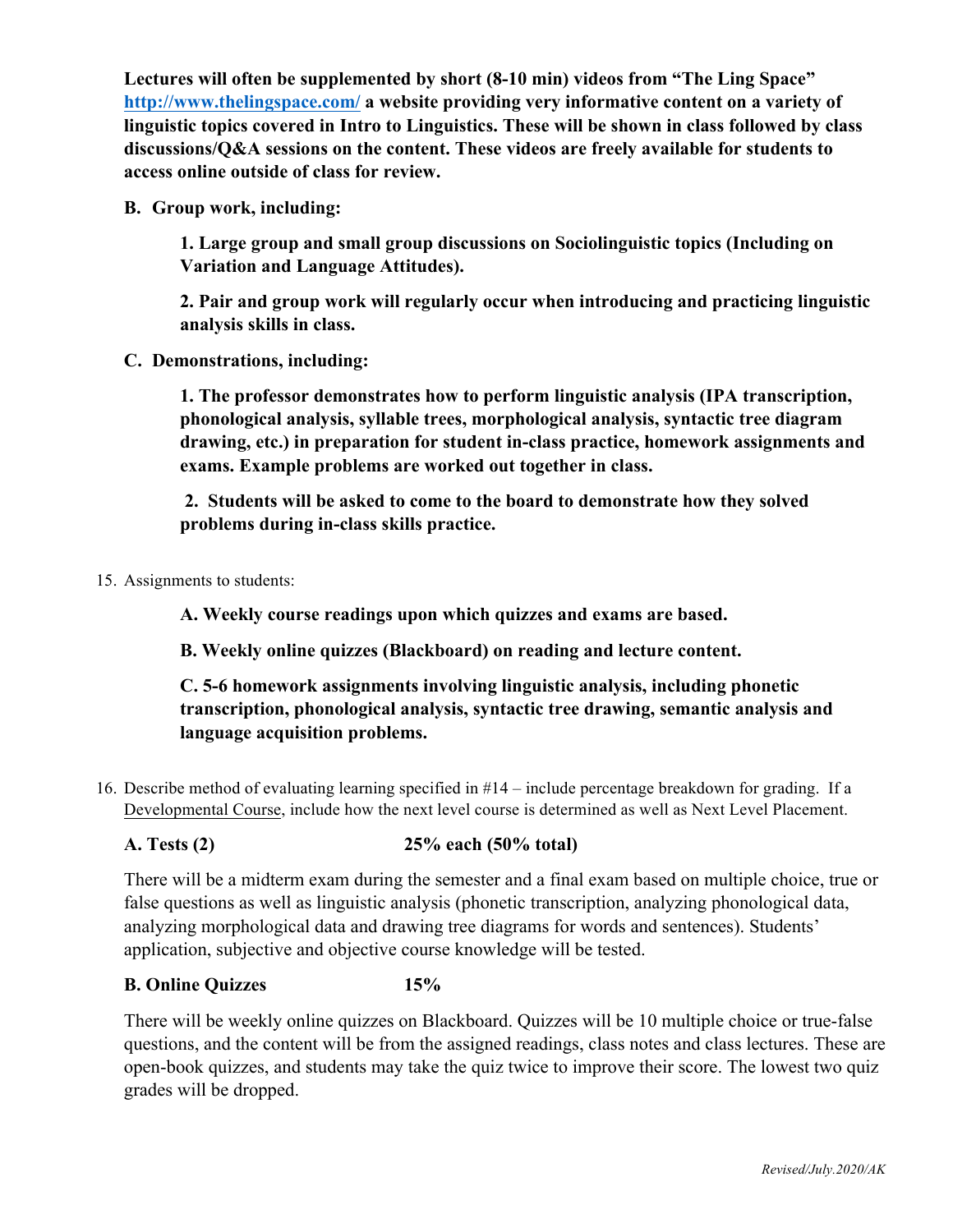## **C. Assignments 30%**

 7 homework assignments involving linguistic analysis, including phonetic transcription, phonological analysis, syntactic tree drawing, semantic analysis and language acquisition problems, as well as a writing assignment on "non-standard" dialects.

#### **D. Participation 5%**

 This is based on students' punctuality, attendance, and preparedness to work and participate in classroom discussion and classroom-based exercises.

17. Topical Course Outline for the 12-week semester. This should be specific regarding topics covered, learning activities and assignments:

#### **Week 1: Introduction, Origins of Language, Animal Communication**

- 1. **Lectures:** Course Introduction, Origins of Language & Animal Communication
- 2. **Activities:** Classroom introductions, icebreakers and syllabus. Video clips on Origins of Lang & Animal Communication
- 3. **Assignments:** Read Chapters 1&2, Quiz 1

### **Week 2: Phonetics**

1. **Lectures:** The vocal tract, articulation (voicing, place of articulation, manner of articulation), vowels & consonants, The International Phonetic Alphabet (IPA)

2. **Activities:** Transcription practice, video clips

3. **Assignments:** Read Chapter 3, Quiz 2, Homework 1 (IPA transcription) assigned

#### **Week 3: Phonetics & Phonology**

1. **Lectures:** Phonetics continued, phonology – features, segments & syllables, segments in contrast, phonemes & allophones.

2. **Activity:** Transcription practice, practice recognizing phonemes & allophones, video clips

3. **Assignment:** Read Chapter 4; Quiz 4, Homework 2 (more IPA transcription), assigned

### **Week 4: Phonology**

1. **Lectures:** Minimal Pairs, complementary/contrastive distribution, solving phonology problems, natural classes, coarticulation, phonological rules, syllable trees

2. **Activities:** Phonology problem practice, natural classes practice, syllable tree practice, video clips

3. **Assignment:** Homework 3 (phonological analysis) assigned

### **Week 5: Morphology**

1. **Lectures:** Word formation processes, types of morphemes, affixation, inflection vs. derivation

2. **Activities:** Solving morphology problems practice, morphological tree drawing practice, video clips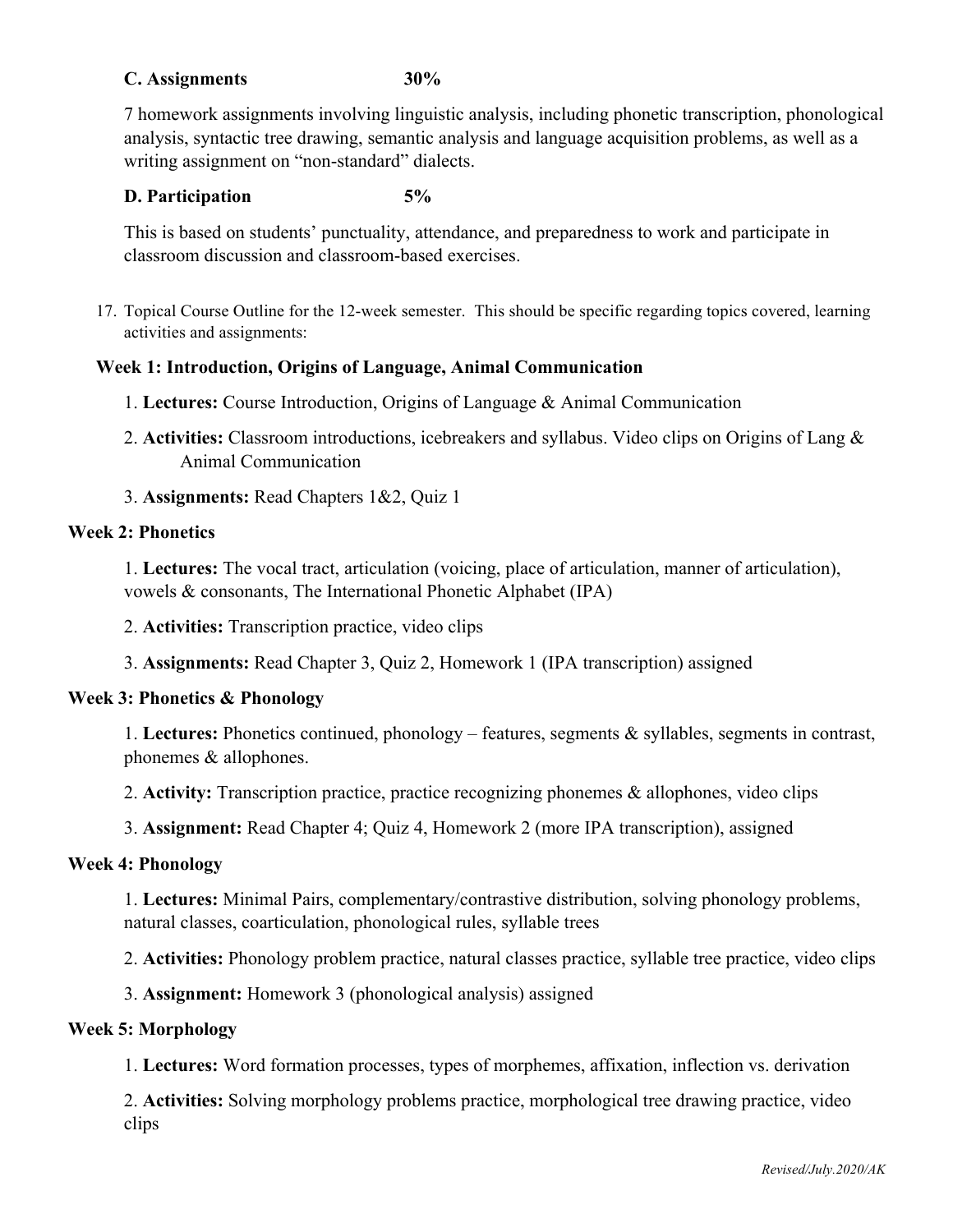### 3. **Assignment:** Read Ch. 5&6, Quiz 4

# **Week 6: Morphology & Midterm review**

- 1. **Lectures:** Compounding, reduplication, internal change, suppletion
- 2. **Activities:** Morphology practice, Review for Midterm Exam, video clips

# 3. **Assignments:** Quiz 5, **MIDTERM EXAM**

# **Week 7: Grammar & Syntax**

- 1. **Lectures:** Grammar, Parts of Speech, tense and agreement, Syntax, Tree Drawing, Ambiguity
- 2. **Activities:** Tree drawing practice
- 3. **Assignment:** Read Ch. 7&8, Quiz 6, Homework 4 (syntax trees) assigned

## **Week 8: Semantics:**

1. **Lectures:** Meaning, semantic features, semantic roles, lexical relations, compositional meaning, sense & reference

- 2. **Activity:** Semantic role practice, lexical relations practice
- 3. **Assignment:** Read Ch. 9, Quiz 7, Homework 5 (semantics) assigned

# **Week 9: First Language Acquisition**

1. **Lectures:** Biolinguistics, negative evidence, types of "errors", language development (phonological, morphological, syntactic, semantic)

2. **Activities:** Child language "error" analysis practice, video clips

3. **Assignment:** Read Ch. 13, Quiz 8

# **Week 10: Second Language Acquisition**

1. **Lectures:** L1 vs. L2 Acquisition, the role of the L1, Interlanguage Theory, Language Transfer, L2 patterns (phonological, morphological, syntactic, semantic), Markedness Theory, non-linguistic factors affecting SLA, Communicative Competence

2. **Activities:** Child language "error" analysis practice, video clips

# 3. **Assignments:** Read Ch. 14, Quiz 9, Homework 6 (language acquisition) assigned

# **Week 11: Regional Variation**

1. **Lectures:** Language vs. Dialect, sociolinguistic variables, dialect boundaries, Pidgins & Creoles, Hawai'ian Creole English

2. **Activities:** Group & Class discussion on regional variation, video clips

3. **Assignment:** Read Ch. 18, Quiz 10

# **Week 12: Social Variation**

1. **Lectures:** Language Attitudes, linguistic features of African-American English, The Standard Language Myth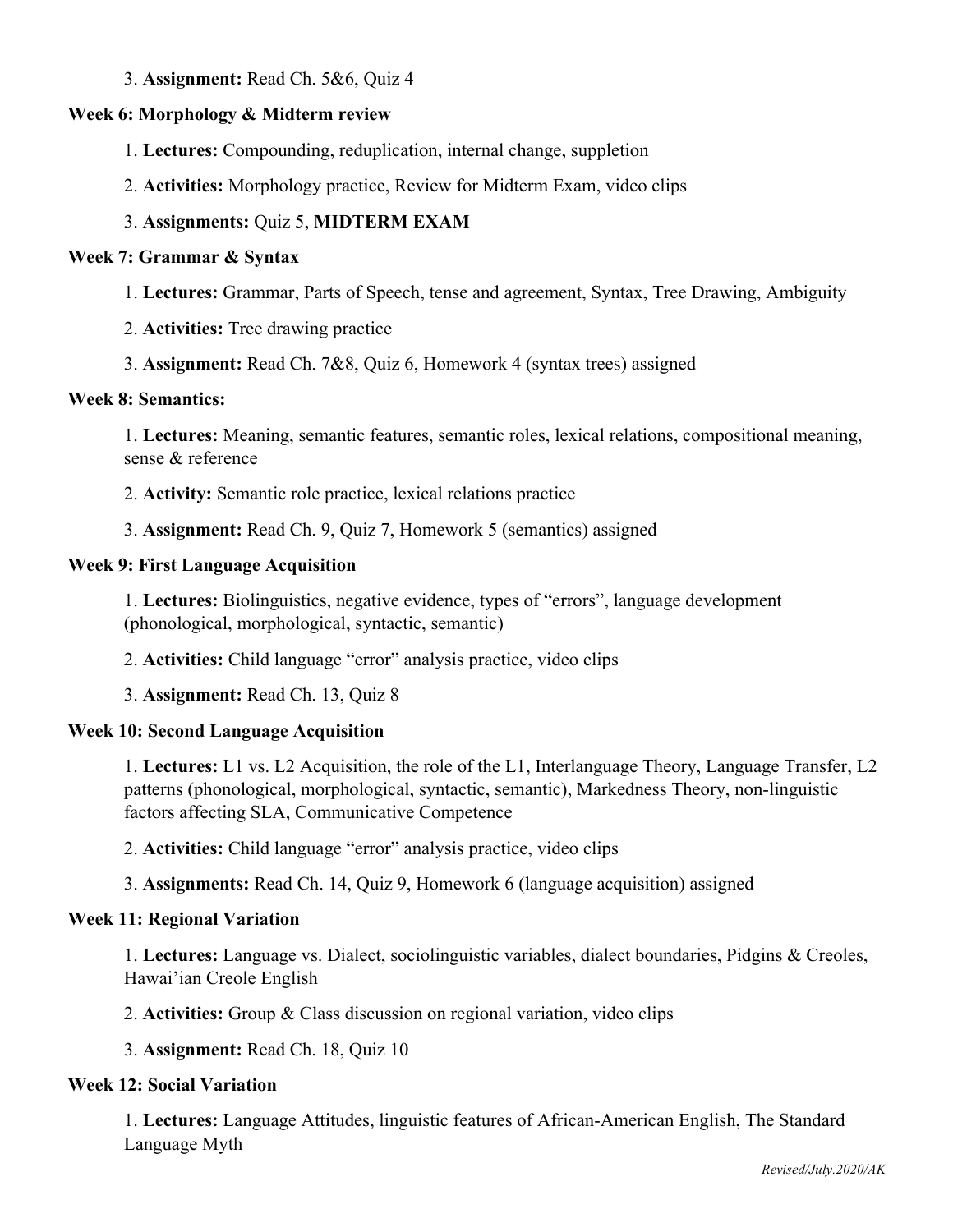- 2. **Activities:** Group and Class discussions of Language Attitudes, **Final Exam Review**
- 3. **Assignment:** Read Ch. 19, Quiz 11
- 18. Selected Bibliography and Source materials:
- Ambridge, Ben & Elena V. M. Lieven. 2011. *Child Language Acquisition: Contrasting Theoretical Approaches.* Cambridge University Press.
- Aronoff, Mark & Kirsten Fudeman. 2010. *What is Morphology?* 2<sup>nd</sup> Edition. Oxford: Wiley-Blackwell Publishing**.**
- Carnie, Andrew. 2013. *Syntax: A Generative Introduction*. 3rd edition. Oxford: Wiley-Blackwell Publishing**.**
- Dawson, Hope C. & Michael Phelan (Eds.). 2016. *The Language Files: Materials for an Introduction to Language and Linguistics.* 12th Edition. The Ohio State University Press.
- Guasti, Maria Teresa. 2004. *Language Acquisition: The Growth of Grammar.* MIT Press.
- Hayes, Bruce. 2009. *Introductory Phonology.* Oxford: Wiley-Blackwell.
- Hoff, Erika. 2005. *Language Development*. 4<sup>th</sup> edition. Belmont, CA: Thomson Wadsworth.
- Hurford, James R., Brendan Heasley & Michael B. Smith. 2007. *Semantics: A Coursebook.* 2nd Edition. Cambridge University Press.
- Ladefoged, Peter & Keith Johnson. 2015. *A Course in Phonetics*. 7<sup>th</sup> Edition. Stamford, CT: Cengage Learning.
- Larson, Richard. 1996. Grammar as a laboratory science. American Association for the Advancement of Science (AAAS) Meetings, Special Session "From Curiousity to Science through Linguistic Inquiry." Baltimore, MD.
- Larson, Richard. 2010. Grammar as science. Cambridge, MA: MIT Press.
- Lippi-Green, Rosina. 2012. *English with an Accent*. 2<sup>nd</sup> Edition. Routledge.
- Merrells, Teresa & Anna L. Moro. 2012. *Study Guide to Contemporary Linguistic Analysis: An Introduction.*7th edition. Pearson: Canada.
- Mooney, Peccei, LaBelle, et al. 2011. *Language, Society and Power: An Introduction.* 3rd Edition. Routledge.
- O'Grady, William & John Archibald. 2012. *Contemporary Linguistic Analysis: An Introduction.*7th edition. Pearson: Canada.
- Parker, Frank and Kathryn Riley. 2005. *Linguistics for Non-Linguists: A Primer with Exercises, 4th* Edition. Pearson.
- Pinker, Steven. 1994. *The Language Instinct*. Harper Trade.
- Reaser, J., Adger, C. T., Wolfram, W., & Christian, D. 2017. *Dialects at school: Educating linguistically diverse Students*. New York: Routledge.
- *Revised/July.2020/AK* Rowe, Bruce M. & Diane P. Levine. 2012. *A Concise Introduction to Linguistics.* 3rd Edition. Prentice Hall.